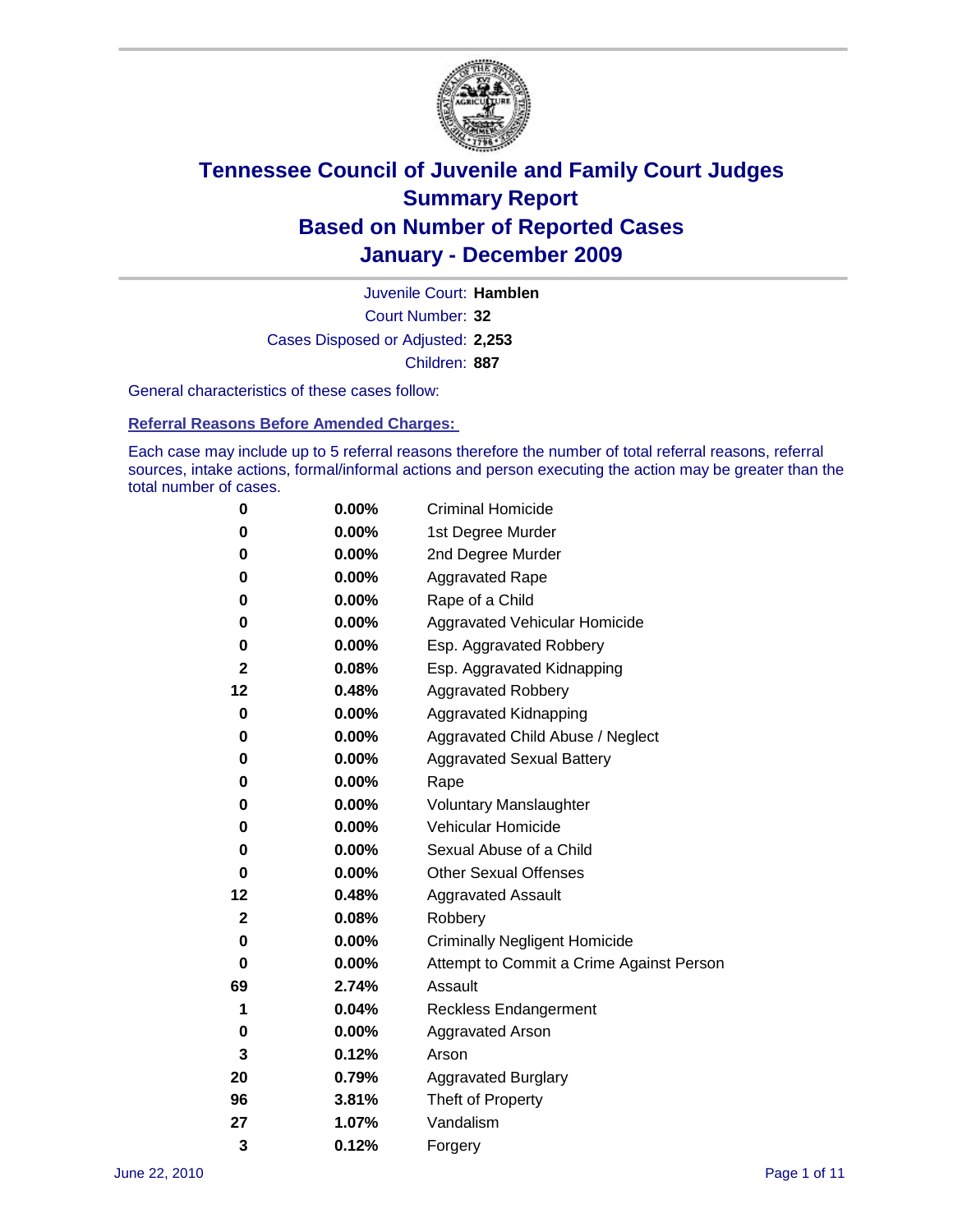

Court Number: **32** Juvenile Court: **Hamblen** Cases Disposed or Adjusted: **2,253** Children: **887**

#### **Referral Reasons Before Amended Charges:**

Each case may include up to 5 referral reasons therefore the number of total referral reasons, referral sources, intake actions, formal/informal actions and person executing the action may be greater than the total number of cases.

| 0            | 0.00%    | <b>Worthless Checks</b>                                     |
|--------------|----------|-------------------------------------------------------------|
| 1            | 0.04%    | Illegal Possession / Fraudulent Use of Credit / Debit Cards |
| 16           | 0.64%    | <b>Burglary</b>                                             |
| 1            | 0.04%    | Unauthorized Use of a Vehicle                               |
| 0            | $0.00\%$ | <b>Cruelty to Animals</b>                                   |
| $\mathbf{2}$ | 0.08%    | Sale of Controlled Substances                               |
| 27           | 1.07%    | <b>Other Drug Offenses</b>                                  |
| 42           | 1.67%    | Possession of Controlled Substances                         |
| $\mathbf{2}$ | 0.08%    | <b>Criminal Attempt</b>                                     |
| 1            | 0.04%    | Carrying Weapons on School Property                         |
| 1            | 0.04%    | Unlawful Carrying / Possession of a Weapon                  |
| 9            | 0.36%    | <b>Evading Arrest</b>                                       |
| 4            | 0.16%    | Escape                                                      |
| 7            | 0.28%    | Driving Under Influence (DUI)                               |
| 28           | 1.11%    | Possession / Consumption of Alcohol                         |
| 9            | 0.36%    | Resisting Stop, Frisk, Halt, Arrest or Search               |
| 0            | $0.00\%$ | <b>Aggravated Criminal Trespass</b>                         |
| 3            | 0.12%    | Harassment                                                  |
| 1            | 0.04%    | Failure to Appear                                           |
| $\mathbf 2$  | 0.08%    | Filing a False Police Report                                |
| 4            | 0.16%    | Criminal Impersonation                                      |
| 68           | 2.70%    | <b>Disorderly Conduct</b>                                   |
| 3            | 0.12%    | <b>Criminal Trespass</b>                                    |
| 15           | 0.60%    | <b>Public Intoxication</b>                                  |
| $\mathbf 0$  | $0.00\%$ | Gambling                                                    |
| 66           | 2.62%    | <b>Traffic</b>                                              |
| $\mathbf{2}$ | 0.08%    | Local Ordinances                                            |
| 0            | $0.00\%$ | Violation of Wildlife Regulations                           |
| 4            | 0.16%    | Contempt of Court                                           |
| 188          | 7.47%    | Violation of Probation                                      |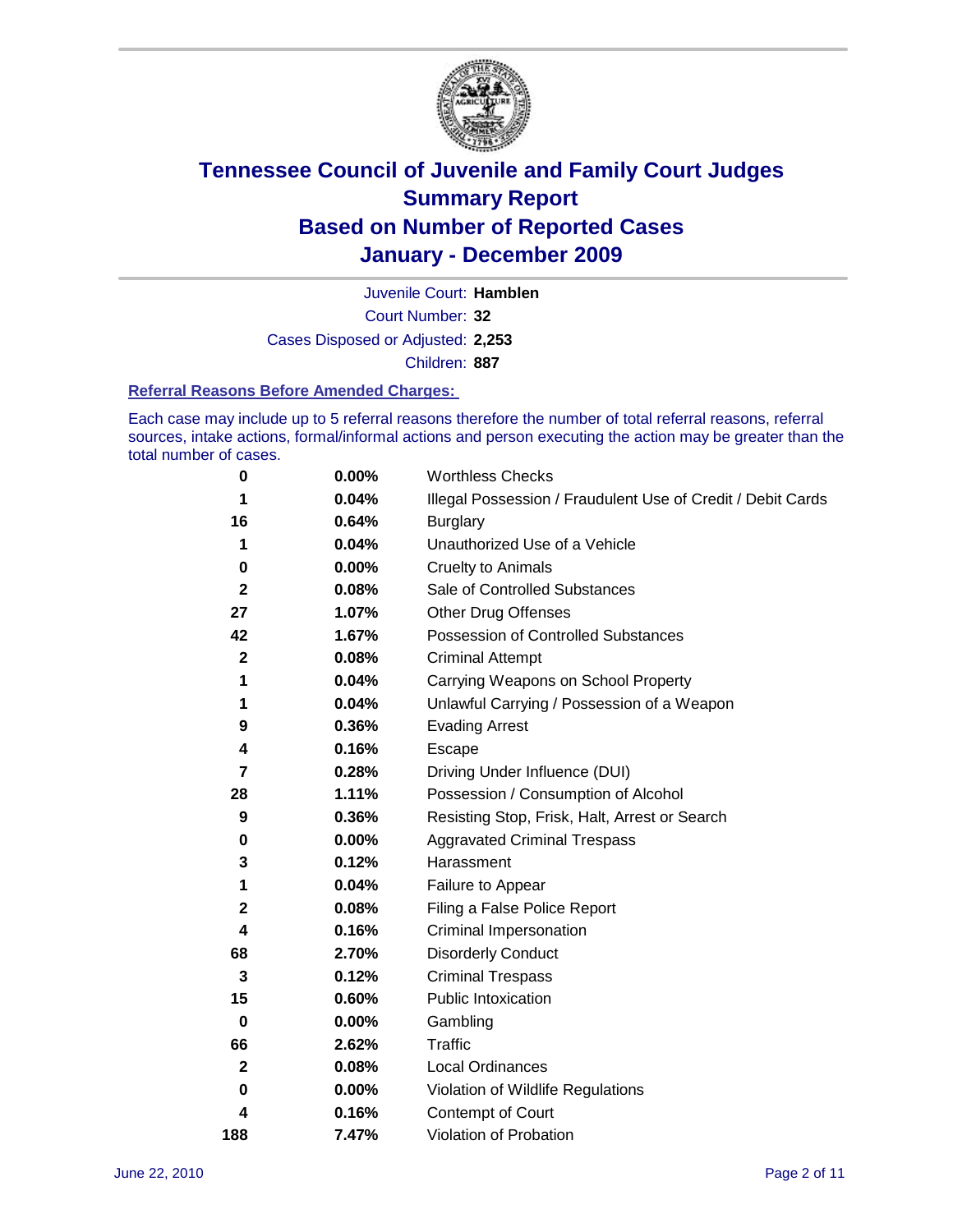

Court Number: **32** Juvenile Court: **Hamblen** Cases Disposed or Adjusted: **2,253** Children: **887**

#### **Referral Reasons Before Amended Charges:**

Each case may include up to 5 referral reasons therefore the number of total referral reasons, referral sources, intake actions, formal/informal actions and person executing the action may be greater than the total number of cases.

| 36          | 1.43%    | Violation of Aftercare                 |
|-------------|----------|----------------------------------------|
| 21          | 0.83%    | <b>Unruly Behavior</b>                 |
| 149         | 5.92%    | Truancy                                |
| 41          | 1.63%    | In-State Runaway                       |
| 0           | $0.00\%$ | Out-of-State Runaway                   |
| 44          | 1.75%    | Possession of Tobacco Products         |
| 3           | 0.12%    | Violation of a Valid Court Order       |
| 5           | 0.20%    | <b>Violation of Curfew</b>             |
| $\mathbf 0$ | $0.00\%$ | Sexually Abused Child                  |
| $\bf{0}$    | 0.00%    | <b>Physically Abused Child</b>         |
| 732         | 29.07%   | Dependency / Neglect                   |
| 87          | 3.46%    | <b>Termination of Parental Rights</b>  |
| 16          | 0.64%    | <b>Violation of Pretrial Diversion</b> |
| 29          | 1.15%    | Violation of Informal Adjustment       |
| 203         | 8.06%    | <b>Judicial Review</b>                 |
| 1           | 0.04%    | <b>Administrative Review</b>           |
| 197         | 7.82%    | <b>Foster Care Review</b>              |
| 66          | 2.62%    | Custody                                |
| 20          | 0.79%    | Visitation                             |
| 11          | 0.44%    | Paternity / Legitimation               |
| 0           | 0.00%    | <b>Child Support</b>                   |
| $\mathbf 0$ | 0.00%    | <b>Request for Medical Treatment</b>   |
| 0           | 0.00%    | <b>Consent to Marry</b>                |
| 104         | 4.13%    | Other                                  |
| 2,518       | 100.00%  | <b>Total Referrals</b>                 |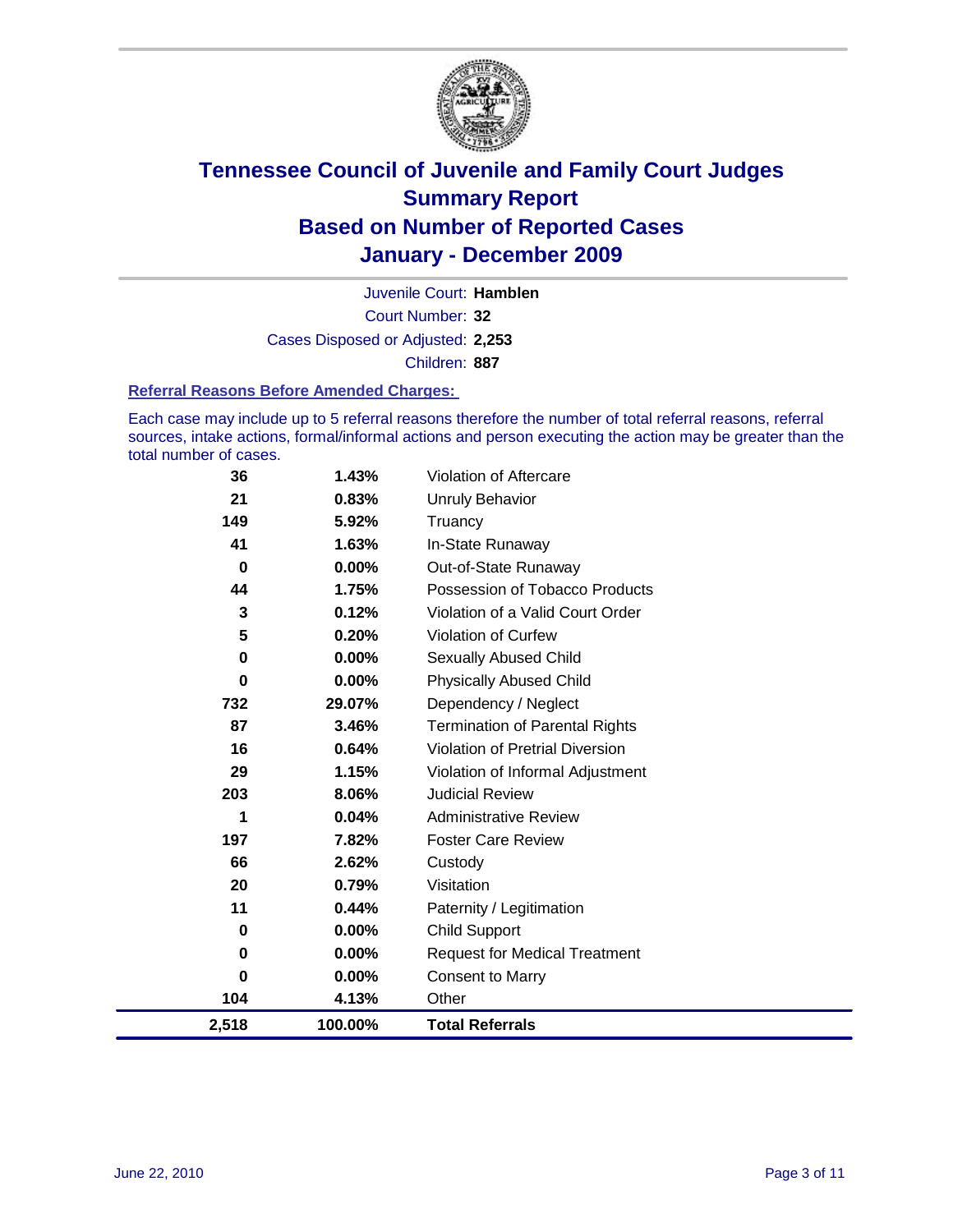

| Juvenile Court: Hamblen    |                                   |                                   |  |  |  |
|----------------------------|-----------------------------------|-----------------------------------|--|--|--|
| <b>Court Number: 32</b>    |                                   |                                   |  |  |  |
|                            | Cases Disposed or Adjusted: 2,253 |                                   |  |  |  |
|                            |                                   | Children: 887                     |  |  |  |
| <b>Referral Sources: 1</b> |                                   |                                   |  |  |  |
| 607                        | 24.11%                            | <b>Law Enforcement</b>            |  |  |  |
| 147                        | 5.84%                             | Parents                           |  |  |  |
| 47                         | 1.87%                             | <b>Relatives</b>                  |  |  |  |
| $\mathbf 0$                | 0.00%                             | Self                              |  |  |  |
| 117                        | 4.65%                             | School                            |  |  |  |
| 1                          | 0.04%                             | <b>CSA</b>                        |  |  |  |
| 1,095                      | 43.49%                            | <b>DCS</b>                        |  |  |  |
| 0                          | 0.00%                             | <b>Other State Department</b>     |  |  |  |
| 5                          | 0.20%                             | <b>District Attorney's Office</b> |  |  |  |
| 372                        | 14.77%                            | <b>Court Staff</b>                |  |  |  |
| $\bf{0}$                   | 0.00%                             | Social Agency                     |  |  |  |
| 17                         | 0.68%                             | <b>Other Court</b>                |  |  |  |
| 54                         | 2.14%                             | Victim                            |  |  |  |
| 4                          | 0.16%                             | Child & Parent                    |  |  |  |
| 0                          | 0.00%                             | Hospital                          |  |  |  |
| 1                          | 0.04%                             | Unknown                           |  |  |  |
| 51                         | 2.03%                             | Other                             |  |  |  |
| 2,518                      | 100.00%                           | <b>Total Referral Sources</b>     |  |  |  |
|                            |                                   |                                   |  |  |  |

### **Age of Child at Referral: 2**

|          |        | <b>Total Child Count</b> |
|----------|--------|--------------------------|
| $\bf{0}$ | 0.00%  | <b>Unknown</b>           |
| 8        | 0.90%  | Ages 19 and Over         |
| 188      | 21.20% | Ages 17 through 18       |
| 238      | 26.83% | Ages 15 through 16       |
| 116      | 13.08% | Ages 13 through 14       |
| 50       | 5.64%  | Ages 11 through 12       |
| 287      | 32.36% | Ages 10 and Under        |
|          |        | 887<br>100.00%           |

<sup>1</sup> If different than number of Referral Reasons (2518), verify accuracy of your court's data.

<sup>2</sup> One child could be counted in multiple categories, verify accuracy of your court's data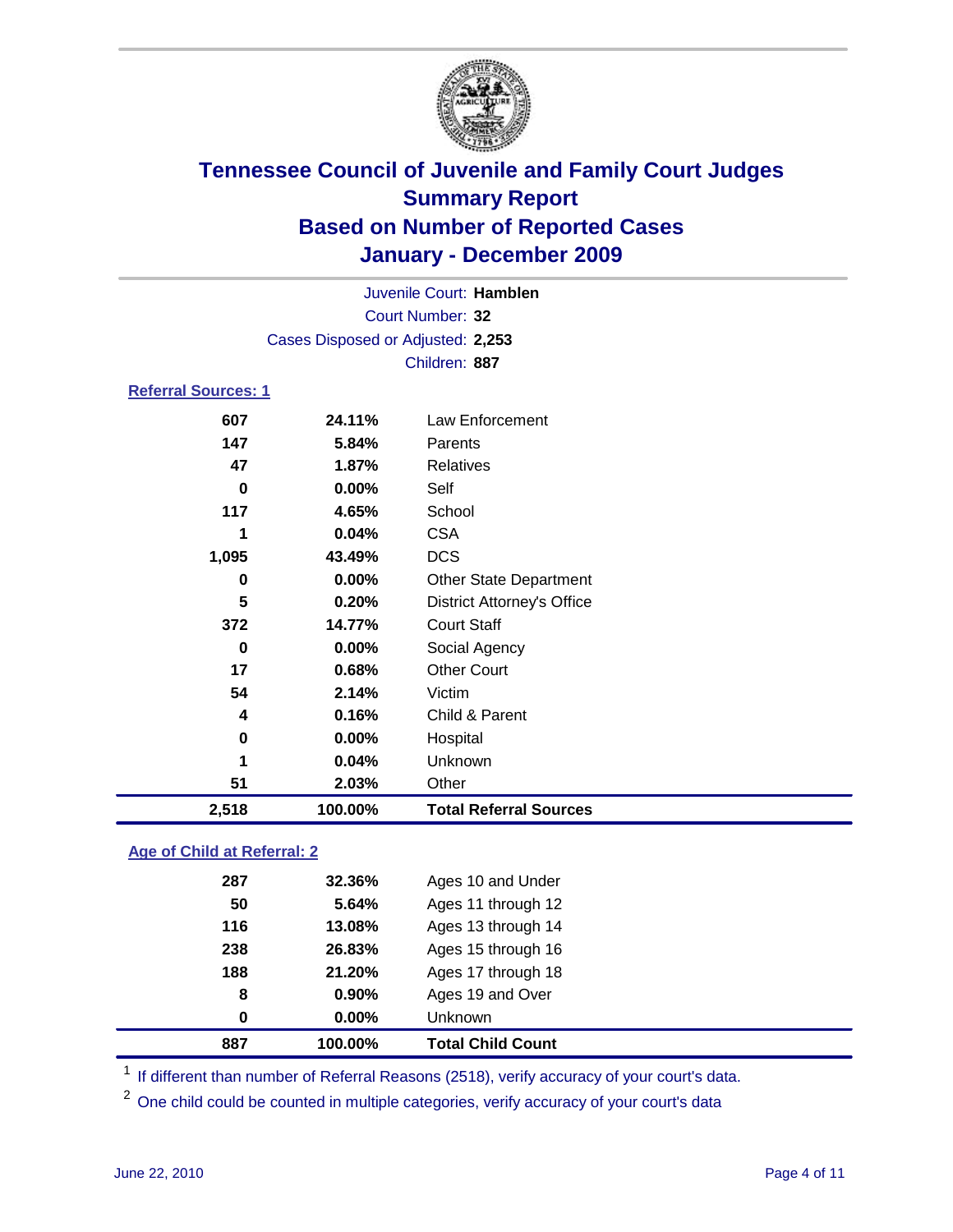

| Juvenile Court: Hamblen                 |                                   |                          |  |
|-----------------------------------------|-----------------------------------|--------------------------|--|
|                                         | Court Number: 32                  |                          |  |
|                                         | Cases Disposed or Adjusted: 2,253 |                          |  |
|                                         |                                   | Children: 887            |  |
| Sex of Child: 1                         |                                   |                          |  |
| 508                                     | 57.27%                            | Male                     |  |
| 379                                     | 42.73%                            | Female                   |  |
| $\mathbf 0$                             | 0.00%                             | Unknown                  |  |
| 887                                     | 100.00%                           | <b>Total Child Count</b> |  |
| Race of Child: 1                        |                                   |                          |  |
| 789                                     | 88.95%                            | White                    |  |
| 68                                      | 7.67%                             | African American         |  |
| $\mathbf 0$                             | 0.00%                             | Native American          |  |
| 1                                       | 0.11%                             | Asian                    |  |
| 12                                      | 1.35%                             | Mixed                    |  |
| 17                                      | 1.92%                             | Unknown                  |  |
| 887                                     | 100.00%                           | <b>Total Child Count</b> |  |
| <b>Hispanic Origin: 1</b>               |                                   |                          |  |
| 93                                      | 10.48%                            | Yes                      |  |
| 790                                     | 89.06%                            | No                       |  |
| 4                                       | 0.45%                             | Unknown                  |  |
| 887                                     | 100.00%                           | <b>Total Child Count</b> |  |
| <b>School Enrollment of Children: 1</b> |                                   |                          |  |
| 638                                     | 71.93%                            | Yes                      |  |
| 249                                     | 28.07%                            | No                       |  |
| $\mathbf 0$                             | 0.00%                             | Unknown                  |  |
| 887                                     | 100.00%                           | <b>Total Child Count</b> |  |

One child could be counted in multiple categories, verify accuracy of your court's data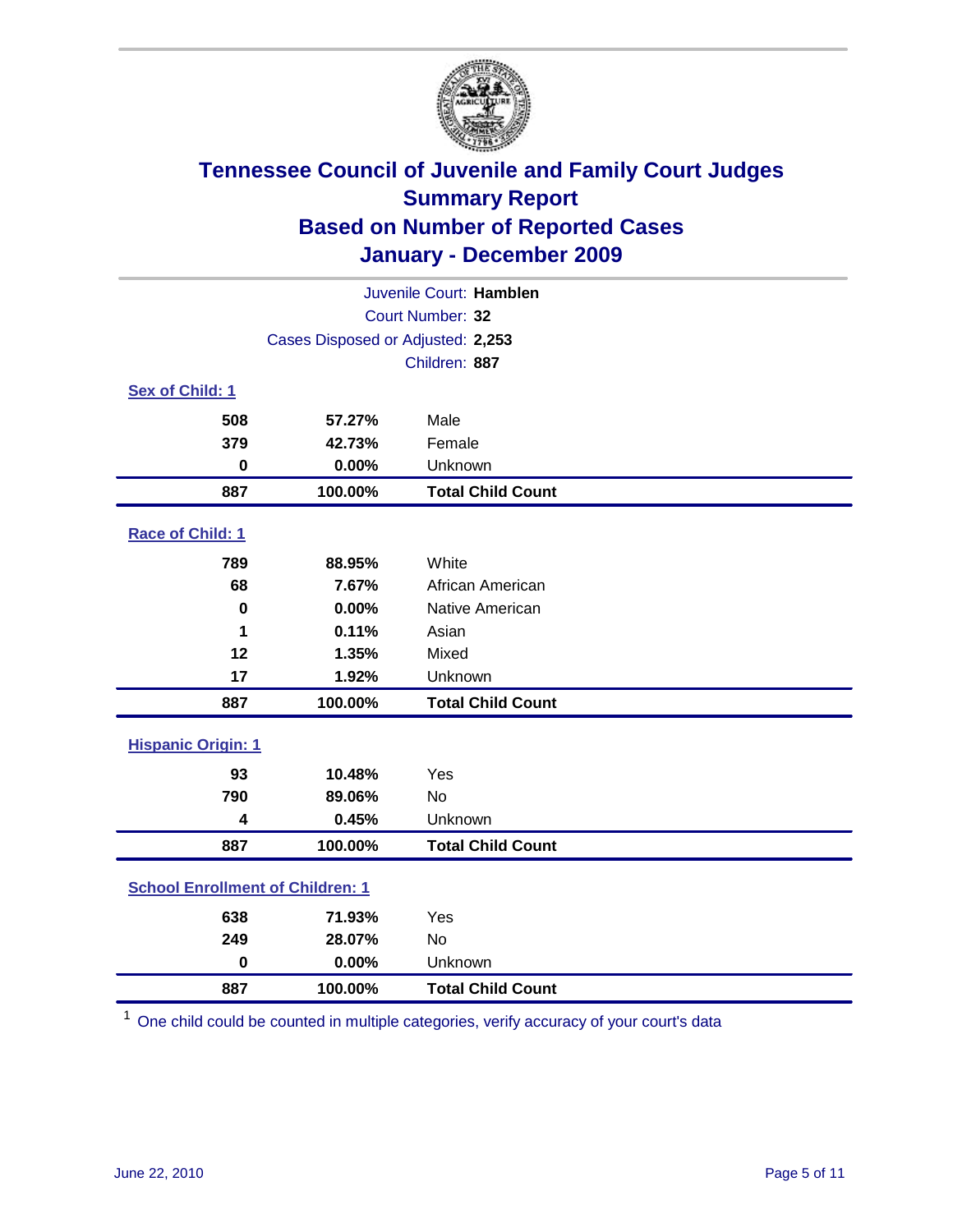

Court Number: **32** Juvenile Court: **Hamblen** Cases Disposed or Adjusted: **2,253** Children: **887**

### **Living Arrangement of Child at Time of Referral: 1**

| 887 | 100.00%  | <b>Total Child Count</b>     |
|-----|----------|------------------------------|
| 23  | 2.59%    | Other                        |
| 0   | 0.00%    | Unknown                      |
| 12  | 1.35%    | Independent                  |
| 0   | $0.00\%$ | In an Institution            |
| 5   | 0.56%    | In a Residential Center      |
| 6   | 0.68%    | In a Group Home              |
| 97  | 10.94%   | With Foster Family           |
| 0   | $0.00\%$ | With Adoptive Parents        |
| 199 | 22.44%   | <b>With Relatives</b>        |
| 89  | 10.03%   | With Father                  |
| 305 | 34.39%   | <b>With Mother</b>           |
| 14  | 1.58%    | With Mother and Stepfather   |
| 6   | 0.68%    | With Father and Stepmother   |
| 131 | 14.77%   | With Both Biological Parents |
|     |          |                              |

### **Type of Detention: 2**

| 2,253        | 100.00%  | <b>Total Detention Count</b> |  |
|--------------|----------|------------------------------|--|
| 0            | 0.00%    | Other                        |  |
| 2,109        | 93.61%   | Does Not Apply               |  |
| 0            | $0.00\%$ | Unknown                      |  |
| 0            | $0.00\%$ | <b>Psychiatric Hospital</b>  |  |
| $\mathbf{2}$ | 0.09%    | Jail - No Separation         |  |
| 0            | $0.00\%$ | Jail - Partial Separation    |  |
| 0            | 0.00%    | Jail - Complete Separation   |  |
| 125          | 5.55%    | Juvenile Detention Facility  |  |
| 17           | 0.75%    | Non-Secure Placement         |  |
|              |          |                              |  |

<sup>1</sup> One child could be counted in multiple categories, verify accuracy of your court's data

<sup>2</sup> If different than number of Cases (2253) verify accuracy of your court's data.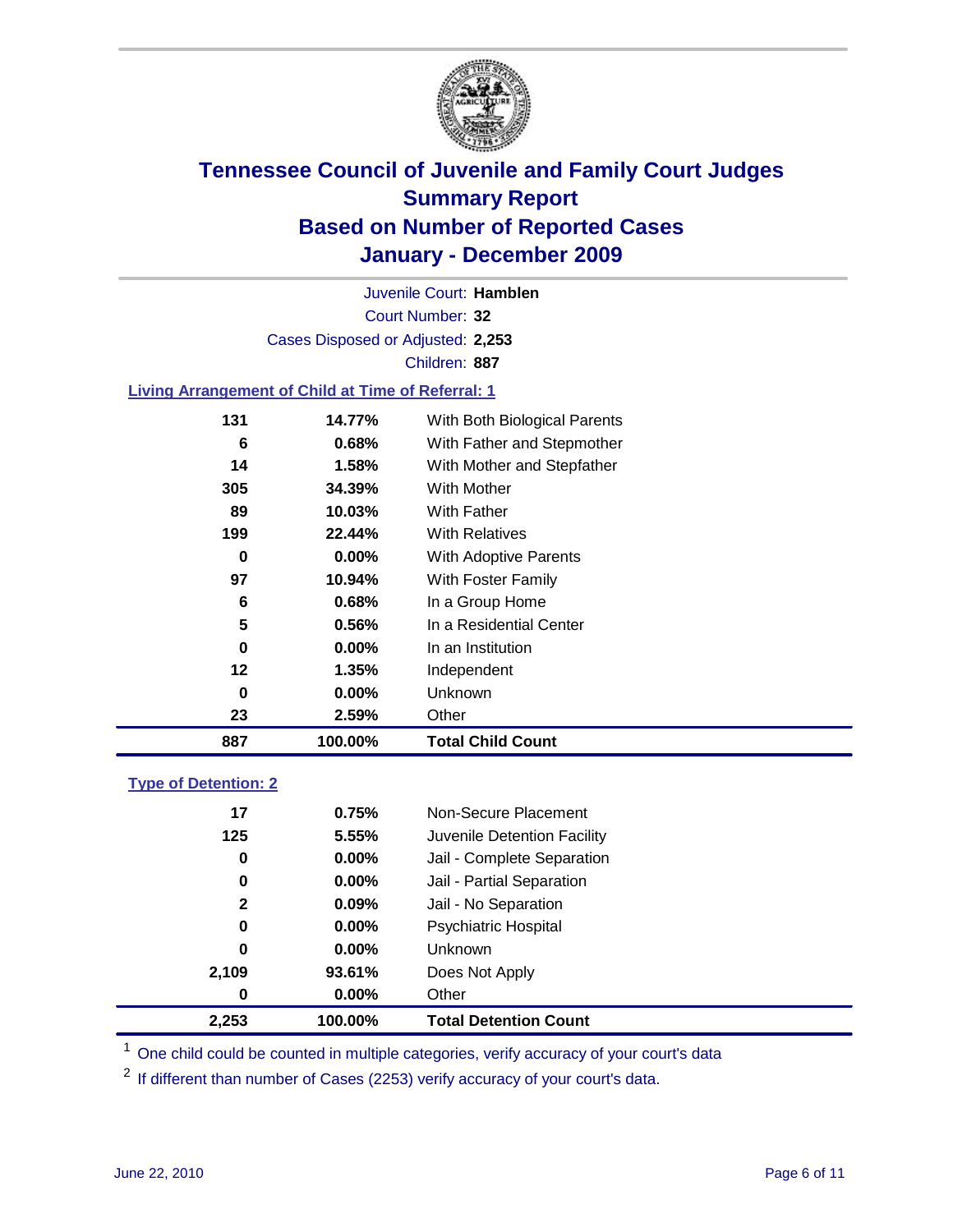

|                                                    | Juvenile Court: Hamblen           |                                      |  |  |  |
|----------------------------------------------------|-----------------------------------|--------------------------------------|--|--|--|
|                                                    | Court Number: 32                  |                                      |  |  |  |
|                                                    | Cases Disposed or Adjusted: 2,253 |                                      |  |  |  |
|                                                    |                                   | Children: 887                        |  |  |  |
| <b>Placement After Secure Detention Hearing: 1</b> |                                   |                                      |  |  |  |
| 92                                                 | 4.08%                             | Returned to Prior Living Arrangement |  |  |  |
| 25                                                 | 1.11%                             | Juvenile Detention Facility          |  |  |  |
| $\mathbf{2}$                                       | 0.09%                             | Jail                                 |  |  |  |
| 3                                                  | 0.13%                             | Shelter / Group Home                 |  |  |  |
| 0                                                  | 0.00%                             | <b>Foster Family Home</b>            |  |  |  |
| $\bf{0}$                                           | 0.00%                             | Psychiatric Hospital                 |  |  |  |
| 0                                                  | 0.00%                             | Unknown                              |  |  |  |
| 2,128                                              | 94.45%                            | Does Not Apply                       |  |  |  |
| 3                                                  | 0.13%                             | Other                                |  |  |  |
| 2,253                                              | 100.00%                           | <b>Total Placement Count</b>         |  |  |  |
| <b>Intake Actions: 2</b>                           |                                   |                                      |  |  |  |
|                                                    |                                   |                                      |  |  |  |
| 2,085                                              | 82.80%                            | <b>Petition Filed</b>                |  |  |  |
| 91                                                 | 3.61%                             | <b>Motion Filed</b>                  |  |  |  |
| 7                                                  | 0.28%                             | <b>Citation Processed</b>            |  |  |  |
| 0                                                  | 0.00%                             | Notification of Paternity Processed  |  |  |  |
| 190                                                | 7.55%                             | Scheduling of Judicial Review        |  |  |  |
| 1                                                  | 0.04%                             | Scheduling of Administrative Review  |  |  |  |
| 141                                                | 5.60%                             | Scheduling of Foster Care Review     |  |  |  |
| $\bf{0}$                                           | 0.00%                             | Unknown                              |  |  |  |
| 0                                                  | 0.00%                             | Does Not Apply                       |  |  |  |
| 3                                                  | 0.12%                             | Other                                |  |  |  |
| 2,518                                              | 100.00%                           | <b>Total Intake Count</b>            |  |  |  |

<sup>1</sup> If different than number of Cases (2253) verify accuracy of your court's data.

<sup>2</sup> If different than number of Referral Reasons (2518), verify accuracy of your court's data.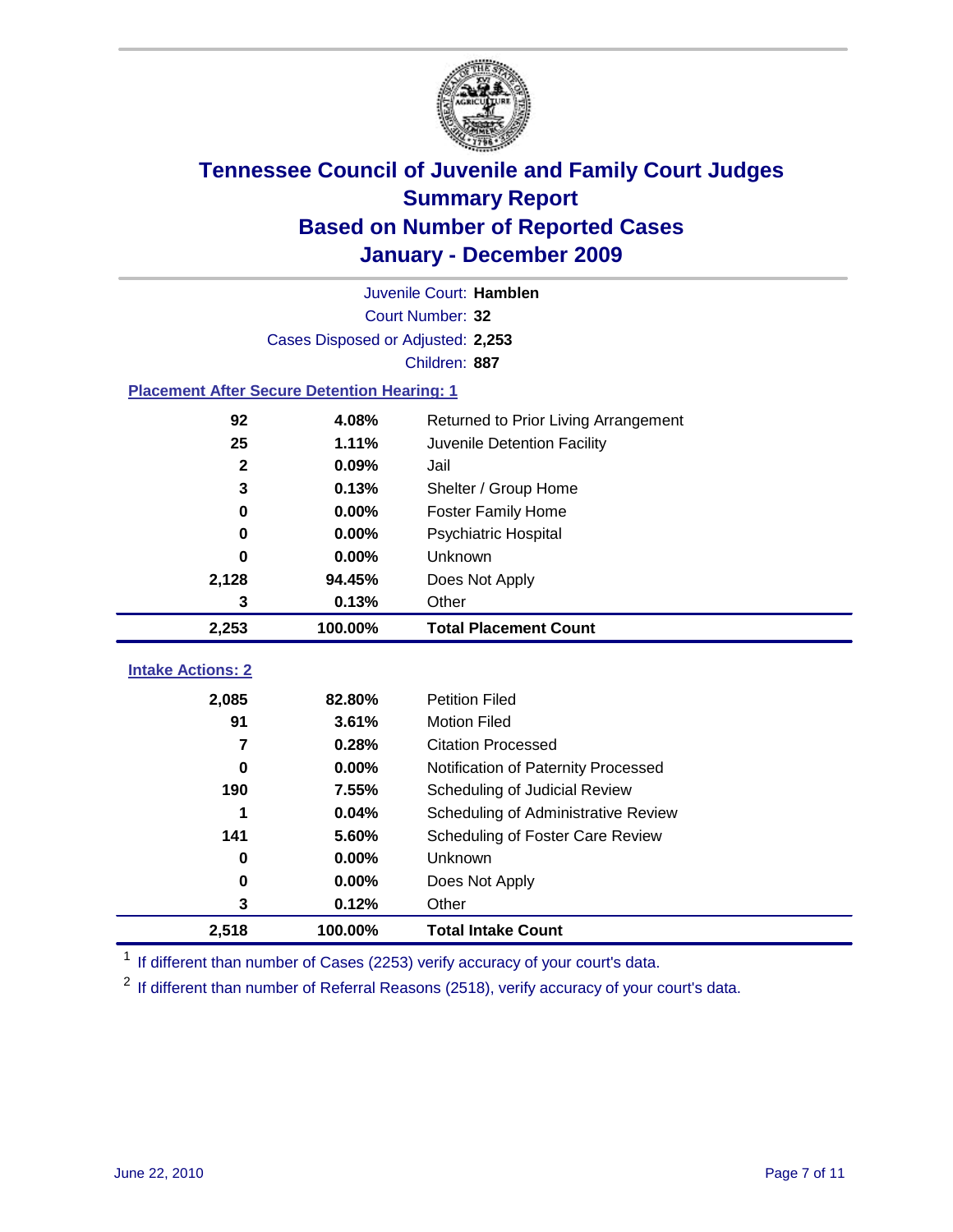

Court Number: **32** Juvenile Court: **Hamblen** Cases Disposed or Adjusted: **2,253** Children: **887**

### **Last Grade Completed by Child: 1**

| 204                                     | 23.00%  | Too Young for School         |  |
|-----------------------------------------|---------|------------------------------|--|
| 6                                       | 0.68%   | Preschool                    |  |
| 17                                      | 1.92%   | Kindergarten                 |  |
| 21                                      | 2.37%   | 1st Grade                    |  |
| 16                                      | 1.80%   | 2nd Grade                    |  |
| 16                                      | 1.80%   | 3rd Grade                    |  |
| 16                                      | 1.80%   | 4th Grade                    |  |
| 31                                      | 3.49%   | 5th Grade                    |  |
| 32                                      | 3.61%   | 6th Grade                    |  |
| 44                                      | 4.96%   | 7th Grade                    |  |
| 120                                     | 13.53%  | 8th Grade                    |  |
| 133                                     | 14.99%  | 9th Grade                    |  |
| 109                                     | 12.29%  | 10th Grade                   |  |
| 99                                      | 11.16%  | 11th Grade                   |  |
| 1                                       | 0.11%   | 12th Grade                   |  |
| 0                                       | 0.00%   | Non-Graded Special Ed        |  |
| 9                                       | 1.01%   | <b>GED</b>                   |  |
| 6                                       | 0.68%   | Graduated                    |  |
| 0                                       | 0.00%   | <b>Never Attended School</b> |  |
| 4                                       | 0.45%   | Unknown                      |  |
| 3                                       | 0.34%   | Other                        |  |
| 887                                     | 100.00% | <b>Total Child Count</b>     |  |
| <b>Enrolled in Special Education: 1</b> |         |                              |  |

| 887                                | 100.00% | <b>Total Child Count</b> |  |
|------------------------------------|---------|--------------------------|--|
| 6                                  | 0.68%   | Unknown                  |  |
| 830                                | 93.57%  | No                       |  |
| 51                                 | 5.75%   | Yes                      |  |
| __________________________________ |         |                          |  |

One child could be counted in multiple categories, verify accuracy of your court's data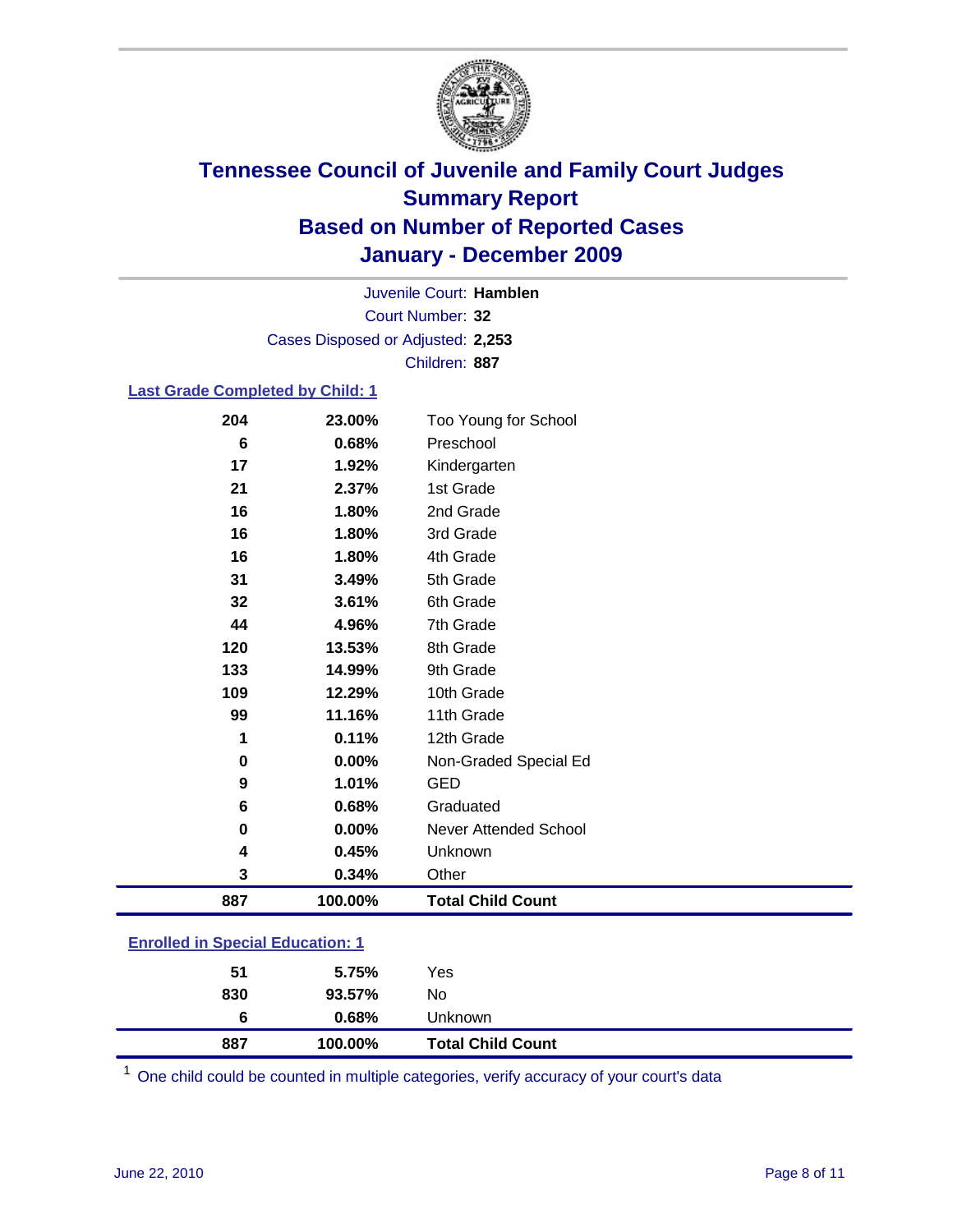

|       | Juvenile Court: Hamblen           |                           |  |  |  |
|-------|-----------------------------------|---------------------------|--|--|--|
|       |                                   | Court Number: 32          |  |  |  |
|       | Cases Disposed or Adjusted: 2,253 |                           |  |  |  |
|       | Children: 887                     |                           |  |  |  |
|       | <b>Action Executed By: 1</b>      |                           |  |  |  |
| 1,631 | 64.77%                            | Judge                     |  |  |  |
| 600   | 23.83%                            | Referee                   |  |  |  |
| 287   | 11.40%                            | <b>YSO</b>                |  |  |  |
| 0     | 0.00%                             | Other                     |  |  |  |
| 0     | 0.00%                             | Unknown                   |  |  |  |
| 2,518 | 100.00%                           | <b>Total Action Count</b> |  |  |  |

### **Formal / Informal Actions: 1**

| 76    | 3.02%    | Dismissed                                        |
|-------|----------|--------------------------------------------------|
| 51    | 2.03%    | Retired / Nolle Prosequi                         |
| 425   | 16.88%   | <b>Complaint Substantiated Delinquent</b>        |
| 156   | 6.20%    | <b>Complaint Substantiated Status Offender</b>   |
| 182   | 7.23%    | <b>Complaint Substantiated Dependent/Neglect</b> |
| 0     | $0.00\%$ | <b>Complaint Substantiated Abused</b>            |
| 0     | $0.00\%$ | <b>Complaint Substantiated Mentally III</b>      |
| 281   | 11.16%   | Informal Adjustment                              |
| 32    | 1.27%    | <b>Pretrial Diversion</b>                        |
| 3     | 0.12%    | <b>Transfer to Adult Court Hearing</b>           |
| 3     | 0.12%    | Charges Cleared by Transfer to Adult Court       |
| 148   | 5.88%    | Special Proceeding                               |
| 255   | 10.13%   | <b>Review Concluded</b>                          |
| 886   | 35.19%   | Case Held Open                                   |
| 20    | 0.79%    | Other                                            |
| 0     | $0.00\%$ | Unknown                                          |
| 2,518 | 100.00%  | <b>Total Action Count</b>                        |

<sup>1</sup> If different than number of Referral Reasons (2518), verify accuracy of your court's data.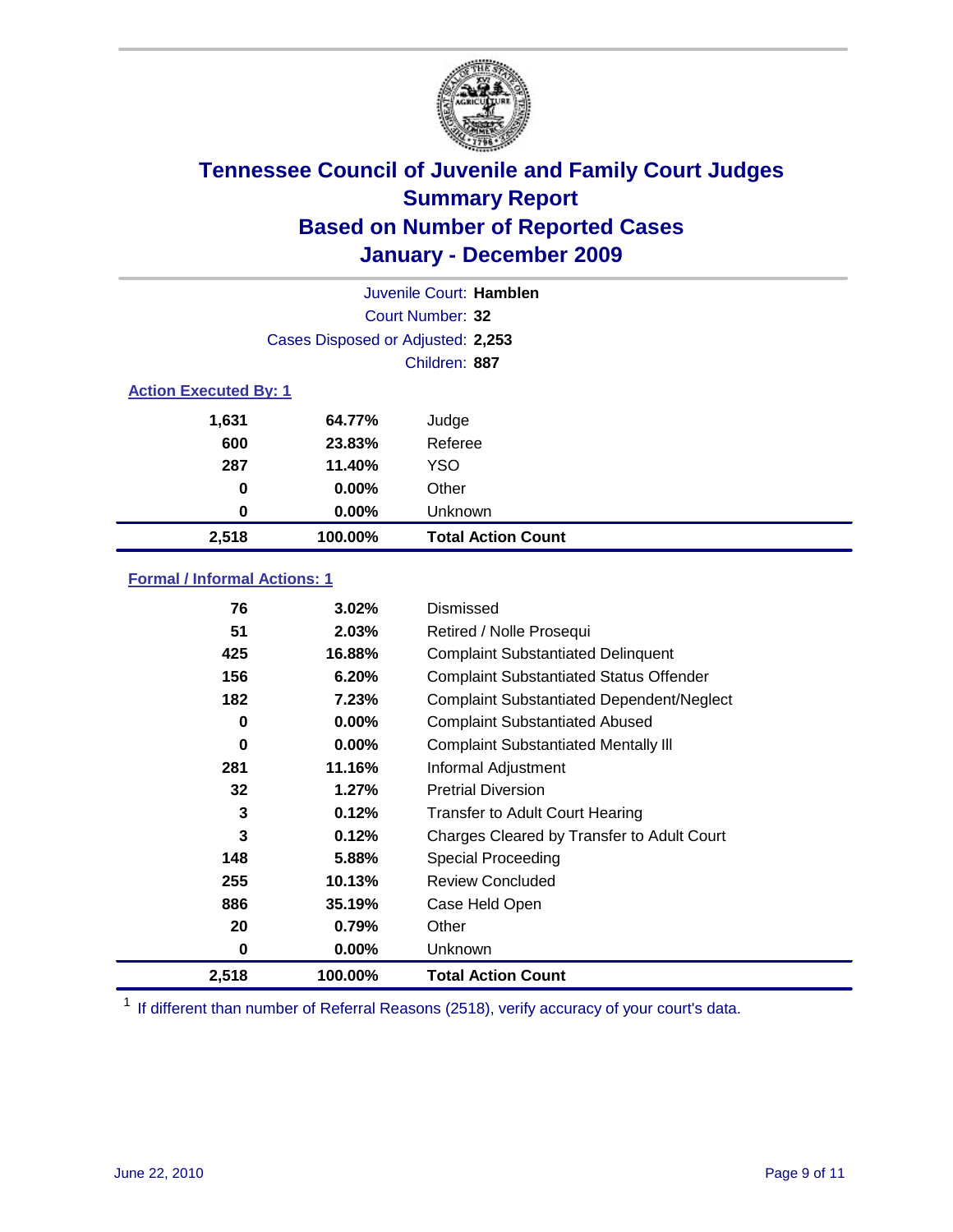

|                       |                                   | Juvenile Court: Hamblen                               |
|-----------------------|-----------------------------------|-------------------------------------------------------|
|                       |                                   | Court Number: 32                                      |
|                       | Cases Disposed or Adjusted: 2,253 |                                                       |
|                       |                                   | Children: 887                                         |
| <b>Case Outcomes:</b> |                                   | There can be multiple outcomes for one child or case. |
| 119                   | 2.13%                             | <b>Case Dismissed</b>                                 |
| 92                    | 1.65%                             | Case Retired or Nolle Prosequi                        |
| 8                     | 0.14%                             | Warned / Counseled                                    |
| 893                   | 16.02%                            | <b>Held Open For Review</b>                           |
| 252                   | 4.52%                             | Supervision / Probation to Juvenile Court             |
| 111                   | 1.99%                             | <b>Probation to Parents</b>                           |
| 0                     | 0.00%                             | Referral to Another Entity for Supervision / Service  |
| 87                    | 1.56%                             | Referred for Mental Health Counseling                 |
| 140                   | 2.51%                             | Referred for Alcohol and Drug Counseling              |
| 23                    | 0.41%                             | <b>Referred to Alternative School</b>                 |
| 5                     | 0.09%                             | Referred to Private Child Agency                      |
| 12                    | 0.22%                             | Referred to Defensive Driving School                  |
| 1                     | 0.02%                             | Referred to Alcohol Safety School                     |
| 102                   | 1.83%                             | Referred to Juvenile Court Education-Based Program    |
| 57                    | 1.02%                             | Driver's License Held Informally                      |
| 0                     | 0.00%                             | <b>Voluntary Placement with DMHMR</b>                 |
| 2                     | 0.04%                             | <b>Private Mental Health Placement</b>                |
| $\mathbf 2$           | 0.04%                             | <b>Private MR Placement</b>                           |
| 0                     | 0.00%                             | Placement with City/County Agency/Facility            |
| 2                     | 0.04%                             | Placement with Relative / Other Individual            |
| 100                   | 1.79%                             | Fine                                                  |
| 459                   | 8.23%                             | <b>Public Service</b>                                 |
| 30                    | 0.54%                             | Restitution                                           |
| 0                     | 0.00%                             | <b>Runaway Returned</b>                               |
| 68                    | 1.22%                             | No Contact Order                                      |
| 103                   | 1.85%                             | Injunction Other than No Contact Order                |
| 44                    | 0.79%                             | <b>House Arrest</b>                                   |
| 4                     | 0.07%                             | <b>Court Defined Curfew</b>                           |
| 0                     | 0.00%                             | Dismissed from Informal Adjustment                    |
| 0                     | 0.00%                             | <b>Dismissed from Pretrial Diversion</b>              |
| 2                     | 0.04%                             | <b>Released from Probation</b>                        |
| 1                     | 0.02%                             | <b>Transferred to Adult Court</b>                     |
| 0                     | $0.00\%$                          | <b>DMHMR Involuntary Commitment</b>                   |